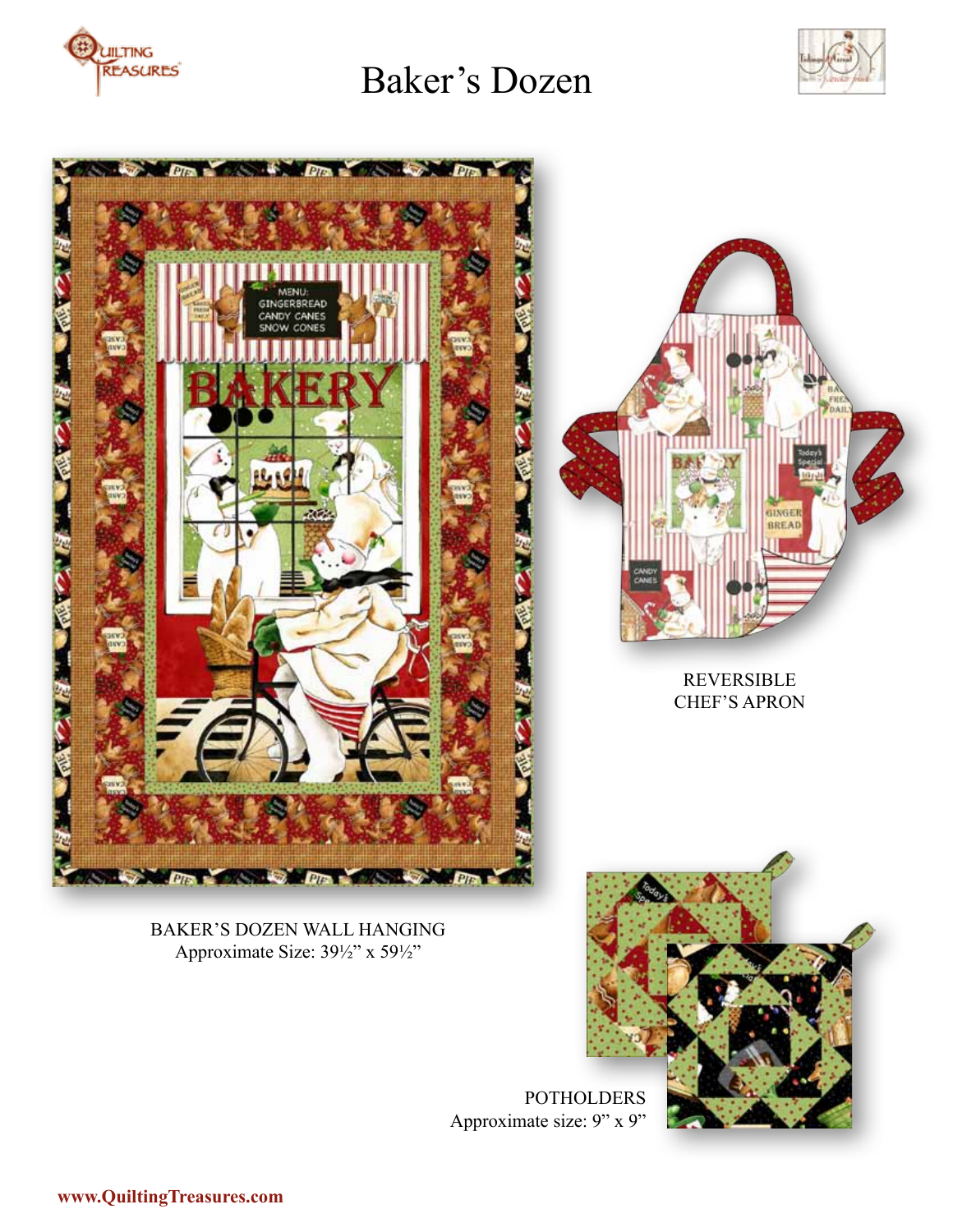



















| <b>Baker's Dozen</b><br><b>Wall Hanging and</b><br><b>Potholders</b><br><b>FABRIC</b><br><b>REQUIREMENTS</b> |                |  |
|--------------------------------------------------------------------------------------------------------------|----------------|--|
| Design                                                                                                       | Yards          |  |
| 22115 RG                                                                                                     | 1 Panel        |  |
| 22119 M                                                                                                      | $\frac{7}{8}$  |  |
| 22121 E                                                                                                      | $\frac{1}{2}$  |  |
| 22118 J                                                                                                      | $\frac{1}{2}$  |  |
| 22122 G                                                                                                      | $\frac{7}{8}$  |  |
| (inc binding)                                                                                                |                |  |
| 22117 ER<br>(backing)                                                                                        | $3\frac{7}{8}$ |  |

| <b>Reversible Chef's</b> |               |  |
|--------------------------|---------------|--|
| Apron                    |               |  |
| <b>FABRIC</b>            |               |  |
| <b>REQUIREMENTS</b>      |               |  |
|                          |               |  |
| Design                   | Yards         |  |
| 22117 ER                 |               |  |
| 22123 M                  |               |  |
| (lining)                 |               |  |
| 22122 M                  | $\frac{3}{8}$ |  |
| (straps and ties)        |               |  |

© J. Wecker Frisch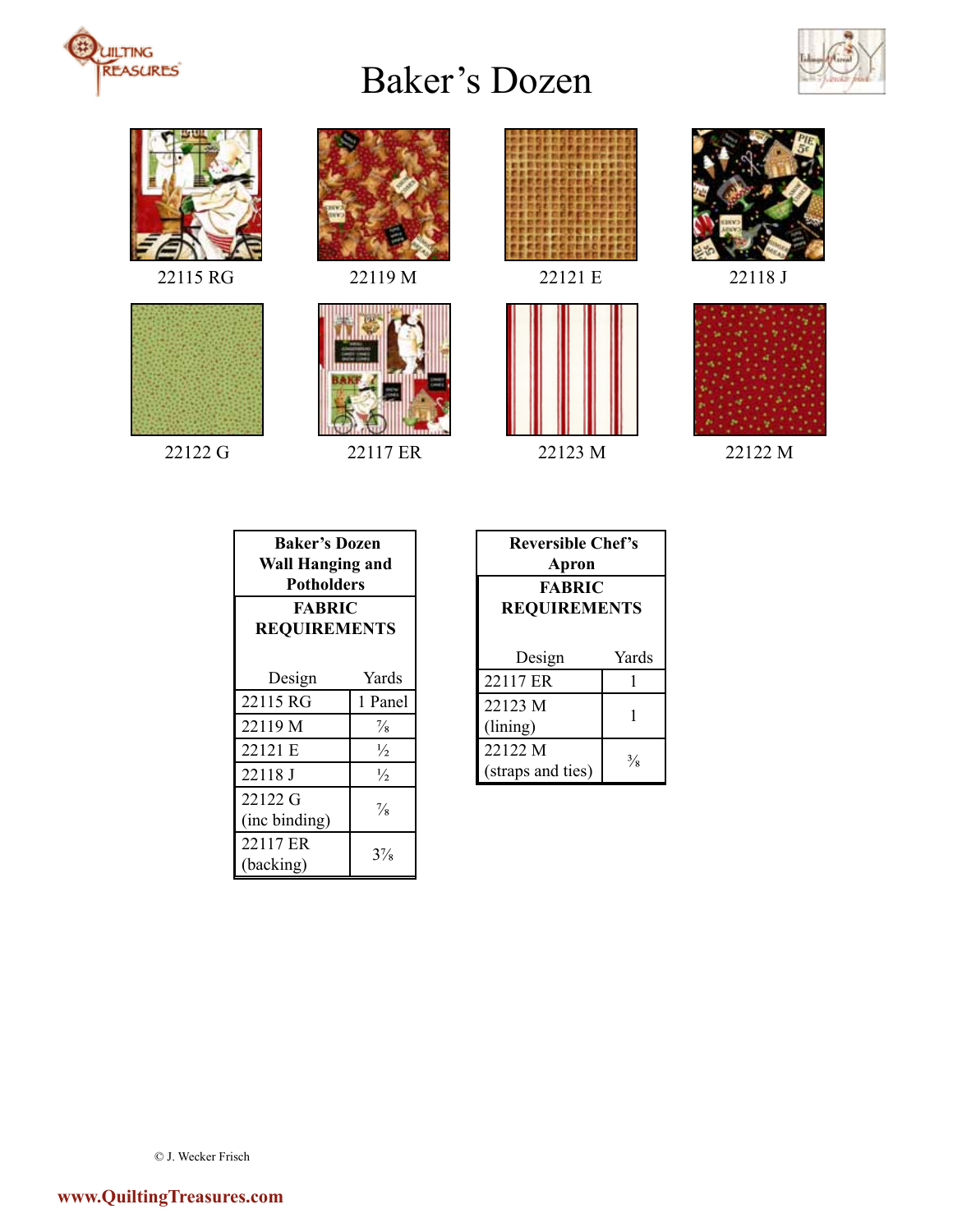



# **Bakers Dozen**

Quilt and Potholders designed by J. Wecker Frisch Finished quilt size:  $39\frac{1}{2}$ " x  $59\frac{1}{2}$ " Finished potholder size: 8" x 8" Number of blocks: 3 Skill level: Beginner

# **Cutting Directions for Wall Hanging and Potholders:**

# **22115-RG Baker's Dozen panel**

• Trim the panel to 23  $\frac{1}{2}$ " x 43  $\frac{1}{2}$ ".

# **22122-G Green berry print**

• Cut (5)  $1\frac{1}{2}$ " x 42" strips; recut 2 strips into (2)  $1\frac{1}{2}$ "  $x$  25  $\frac{1}{2}$ " strips.

• Cut (6)  $2\frac{1}{2}$ " x 42" strips for binding.

• Cut (1) 4  $\frac{1}{4}$  x 42" strip; recut into (3) 4  $\frac{1}{4}$  squares, (4) 3 7/8" squares, (1) 3  $\frac{1}{2}$ " square, and (2) 3" squares. • Cut the 4 ¼" squares twice diagonally to make 12 A triangles, cut the  $3\frac{7}{8}$  squares in half diagonally to make 8 B triangles, and cut the 3" squares in half diagonally to make 4 C triangles.

## **22119-M Red gingerbread print**

• Cut (5)  $4\frac{1}{2}$ " x 42" strips; recut 2 strips into (2)  $4\frac{1}{2}$ " x 33  $\frac{1}{2}$ " strips. • Cut (1) 4  $\frac{1}{4}$ " x 42" strip; recut into (2)  $4\frac{1}{4}$ " squares and (2) 3" squares. • Cut the 4 ¼" squares twice diagonally to make 8 A triangles, and cut the 3" squares in half diagonally to make 4 C triangles.

### **22121-E Tan waffle print**

• Cut (5)  $2\frac{1}{2}$ " x 42" strips; recut 2 strips into (2)  $2 \frac{1}{2}$ " x 37  $\frac{1}{2}$ " strips.

### **22118-J Black bakery print**

• Cut (5)  $1\frac{3}{4}$ " x 42" strips; recut 2 strips into (2)  $1\frac{3}{4}$ " x 40" strips. • Cut (1) 4  $\frac{1}{4}$ " x 42" strip; recut into (1) 4  $\frac{1}{4}$ " square, (4)  $3\frac{7}{8}$ " squares, and (1)  $3\frac{1}{2}$ " square. • Cut the 4  $\frac{1}{4}$  square twice diagonally to make 4 A triangles, and cut the 3 ⅞" squares in half diagonally to make 8 B triangles.

# **22117-ER Red/white character patch (backing yardage)**

• Cut  $(2)$  68" pieces.

**Additional materials for Potholders:**   $\frac{1}{3}$  yard heat-resistant batting

# **Wall Hanging:**

*Note: Refer to the wall hanging drawing throughout the following steps. Press all seams toward the border strips.*

**1.** Sew the (3)  $1\frac{1}{2}$  x 42" green berry print strips short ends together to make a long strip. Press seams to 1 side. Cut into  $(2)$  43  $\frac{1}{2}$ " strips. Sew the strips to the long sides of the panel. Sew the  $1\frac{1}{2}$ " x 25  $\frac{1}{2}$ " green berry print strips to the top and bottom.

**2.** Sew the (3)  $4\frac{1}{2}$  x 42" red gingerbread print strips short ends together to make a long strip. Press seams to 1 side. Cut into (2) 45  $\frac{1}{2}$ " strips. Sew the strips to the long sides and the 4  $\frac{1}{2}$ " x 33  $\frac{1}{2}$ " strips to the top and bottom. **3.** Join the (3)  $2 \frac{1}{2}$ " x 42" tan waffle print strips and cut into (2) 53 ½" strips. Sew the strips to the long sides and the 2  $\frac{1}{2}$ " x 37  $\frac{1}{2}$ " strips to the top and bottom. **4.** Join the (3)  $1\frac{3}{4}$  x 42" black bakery print strips and cut into (2) 57  $\frac{1}{2}$ " strips. Sew the strips to the long

sides and the  $1 \frac{3}{4}$ " x 40" strips to the top and bottom to complete the quilt top.

**5.** Remove the selvage edges from the backing pieces. Join the pieces on the long edges with a  $\frac{1}{2}$ " seam allowance. Press seam open. Trim the side edges to make a 48" x 68" backing piece. Cut (2)  $9\frac{1}{2}$ " squares from the trimmed-off pieces and set aside for potholder backings.

**6.** Layer, quilt, and bind, using your favorite methods and the green berry print binding strips, to complete the wall hanging.

# **Potholders:**

**1.** Fold the black 3 ½" square in half and crease to mark the centerline. Repeat to mark the opposite centerline. Fold each green C triangle in half and crease to mark the centerline.

**2.** Sew a green C triangle to opposite sides of the black square, matching the creased centerlines. Press seams toward the triangles. Repeat with green C triangles on the remaining sides of the black square.

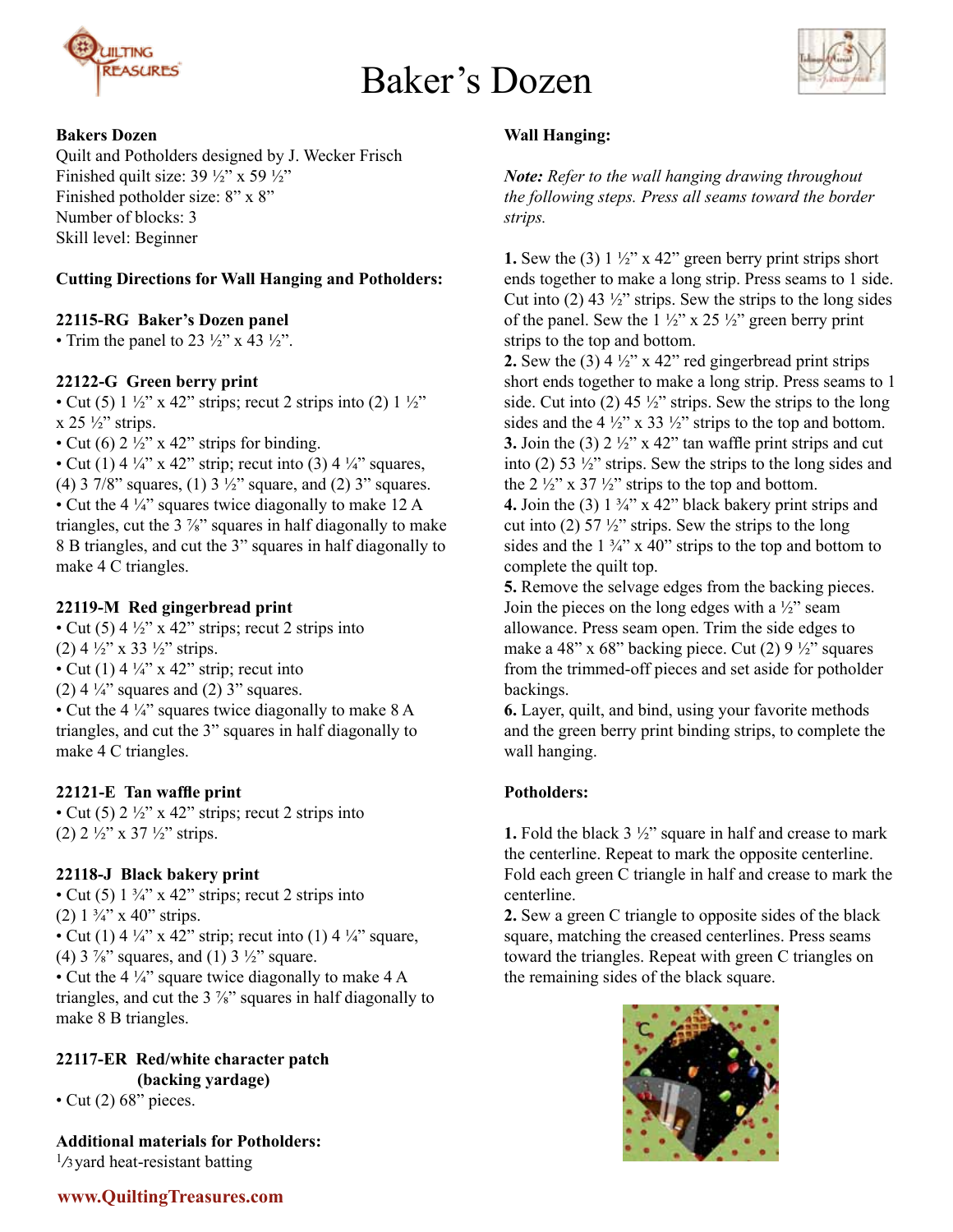



**3.** Center and sew a black B triangle to opposite sides of the pieced unit. Press seams toward the triangles. Repeat with black B triangles on the remaining sides of the pieced unit.



**4.** Sew a black A triangle between 2 green A triangles to make a strip. Press seams toward the green triangles. Repeat to make 4 strips total.



**5.** Center and sew a pieced strip to each side of the pieced unit. Press seams toward the strips.



**6.** Sew a black B triangle to each angled edge of the pieced unit to complete the black/green potholder top. Press seams toward the triangles.



**7.** Repeat steps 1-6 to complete the green/red potholder top using the green 3 ½" square and green A and B triangles and red A and C triangles.



**8.** Cut two 9 ½" squares of heat-resistant batting. **9.** Place a 9 ½" backing square right side up on a batting square. Place a potholder top right side down on the backing square. Pin to hold. Stitch around the outside, leaving a 4" opening in the center of 1 side. **10.** Clip the corners and trim the batting close to the

stitching.

**11.** Turn the potholder right side out through the opening. Turn the seam allowance of the opening to the inside. Press. Hand-stitch the opening closed. Quilt as desired to complete the potholder.

**12.** Repeat steps 9–11 to complete the second potholder.

# **Reversible Chef's Apron**

Finished apron size: One size fits most Skill level: Beginner

### **Cutting Directions:**

### **22117-ER Red/cream character patch**

• Cut (1) 30" x 31" rectangle for apron front.

### **22123-M Red/cream stripe**

• Cut (1) 30" x 31" rectangle for apron lining.

### **22122-M Red berry print**

• Cut (3) 3" x 25" strips for neck strap and ties.

### **Lightweight fusible interfacing**

• Cut (3) 3" x 25" strips.

### **Additional materials:**

¼ yard lightweight fusible interfacing